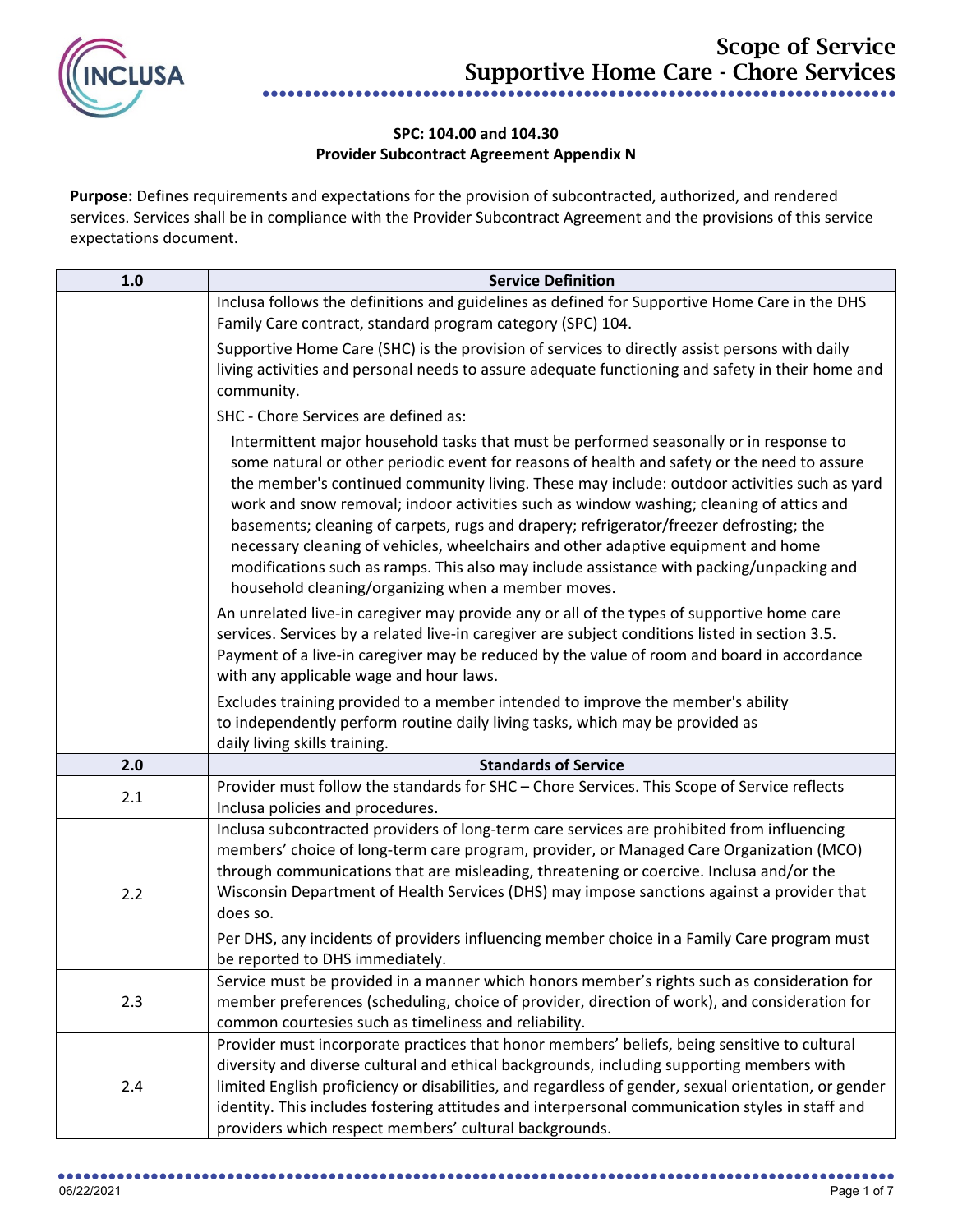|     | It is understood that SHC-Chore Service workers will typically provide services only when the                                                    |            |       |       |  |
|-----|--------------------------------------------------------------------------------------------------------------------------------------------------|------------|-------|-------|--|
| 2.5 | member is present in the home, unless written agreement is provided by the member and                                                            |            |       |       |  |
|     | confirmed by the Community Resources Coordinator (CRC) and/or Health and Wellness                                                                |            |       |       |  |
|     | Coordinator (HWC) that services may be delivered without the member present.                                                                     |            |       |       |  |
| 3.0 | <b>Service Description</b>                                                                                                                       |            |       |       |  |
|     | SPC 104.00 (Procedure Code S5121) and 104.30 (Procedure Code S5120)                                                                              |            |       |       |  |
| 3.1 | Service is billed with the indicated SPC and Procedure code at the unit rate as defined in the                                                   |            |       |       |  |
|     | Appendix A of the Provider Subcontract Agreement. Provider may only bill for services under                                                      |            |       |       |  |
|     | contract with Inclusa and authorized by the Inclusa team.                                                                                        |            |       |       |  |
| 3.2 | Members must be given the opportunity to direct some or all of their Supportive Home Care                                                        |            |       |       |  |
|     | whenever possible to the extent of their ability and desire. Inclusa teams must determine the                                                    |            |       |       |  |
|     | member's ability and/or desire to direct services by assessment and by observation and address                                                   |            |       |       |  |
|     | this in the member's plan.                                                                                                                       |            |       |       |  |
|     | Prior to authorizing payment to family members the following conditions must be met:                                                             |            |       |       |  |
|     | 1. The service is authorized by the Inclusa team;                                                                                                |            |       |       |  |
|     | 2. The member's preference is for the family member to provide the service;                                                                      |            |       |       |  |
|     | 3. The Inclusa team monitors and manages any conflict of interest situation that may                                                             |            |       |       |  |
|     | occur as a result of the family member providing services;<br>4. The family member meets the MCO's standards for its subcontractors or employees |            |       |       |  |
| 3.3 | providing the same service; and                                                                                                                  |            |       |       |  |
|     | 5. The family member will either:                                                                                                                |            |       |       |  |
|     | a. Provide an amount of service that exceeds normal family care giving                                                                           |            |       |       |  |
|     | responsibilities for a person in a similar family relationship who does not have a                                                               |            |       |       |  |
|     | disability; or                                                                                                                                   |            |       |       |  |
|     | b. Find it necessary to forego paid employment in order to provide the service and                                                               |            |       |       |  |
|     | is not receiving a pension (including Social Security retirement benefits).                                                                      |            |       |       |  |
| 4.0 | <b>Units of Service and Reimbursement Guidelines</b>                                                                                             |            |       |       |  |
|     | SPC 104.00 (Procedure Code S5121) and 104.30 (Procedure Code S5120)                                                                              |            |       |       |  |
|     | Service is billed with the indicated SPC and Procedure code at the unit rate as defined in the                                                   |            |       |       |  |
|     | Appendix A of the Provider Subcontract Agreement. Provider may only bill for services under                                                      |            |       |       |  |
|     | contract with Inclusa and authorized by the Inclusa team.                                                                                        |            |       |       |  |
|     | Services covered under this benefit for reimbursement include:                                                                                   |            |       |       |  |
|     | <b>Service</b>                                                                                                                                   | <b>SPC</b> | Code  | Mod 1 |  |
|     | Chore Services, General, per day                                                                                                                 | 104.00     | S5121 |       |  |
|     |                                                                                                                                                  |            |       |       |  |
|     | Snow Plowing, per day                                                                                                                            | 104.00     | S5121 | UA    |  |
| 4.1 | Snow Shoveling, per day                                                                                                                          | 104.00     | S5121 | UB.   |  |
|     | Lawn Care, per day                                                                                                                               | 104.00     | S5121 | UC    |  |
|     | Handyman Service, per day                                                                                                                        | 104.00     | S5121 | UD    |  |
|     | Moving Services, per day                                                                                                                         | 104.00     | S5121 | UE    |  |
|     | Chore Services, General, per 15 min                                                                                                              | 104.30     | S5120 |       |  |
|     |                                                                                                                                                  |            |       |       |  |
|     | Some general and moving services may include pickup and delivery of donated or purchased                                                         |            |       |       |  |
|     | items, specialized cleaning (window washing, attics/basement cleaning, carpets, rugs, draperies,                                                 |            |       |       |  |
|     | refrigerator/ freezer defrosting), required cleaning of vehicles, wheelchairs, other adaptive                                                    |            |       |       |  |
| 4.2 | equipment, packing for a move, moving a member from one residence to another.<br><b>Minimum Referral Units</b>                                   |            |       |       |  |
|     | There is no minimum for referral units; however, providers may refuse referrals at their own                                                     |            |       |       |  |
|     | discretion if they are unable to cover time frame based on current staffing pattern.                                                             |            |       |       |  |
|     | Referrals must be made based on member need, and teams would typically not increase units                                                        |            |       |       |  |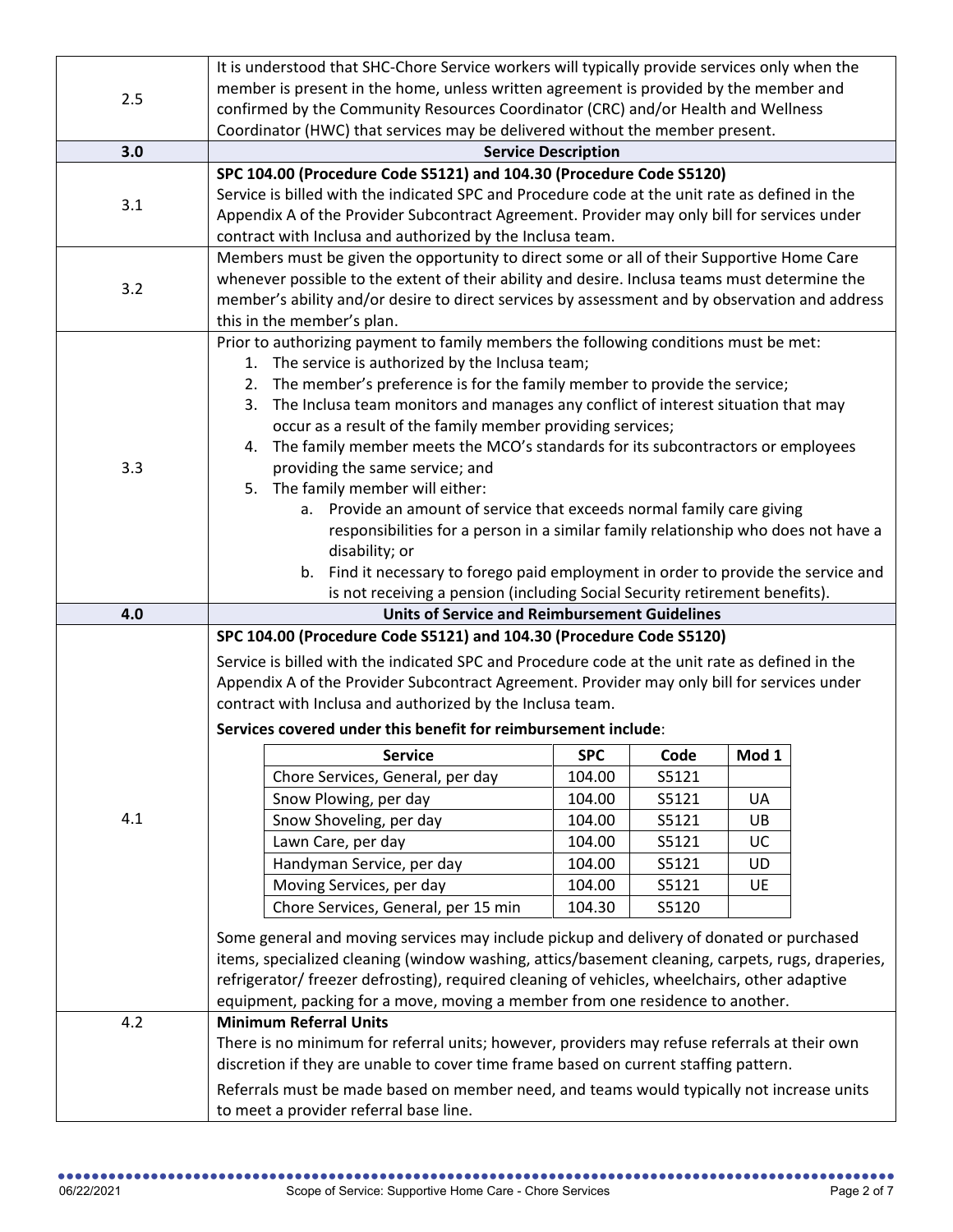| 4.3 | The SHC Agency will Only Bill for Authorized and Performed Services                                      |
|-----|----------------------------------------------------------------------------------------------------------|
|     | The SHC agency will only bill Inclusa for authorized and performed services using the SPC and            |
|     | procedure codes designated on the referral form. SHC providers are prohibited from billing for           |
|     | services not authorized in the service plan.                                                             |
| 4.4 | <b>Member No-Show/Unavailability for Services</b>                                                        |
|     | If member will be unavailable for services as scheduled, the member or Inclusa team must                 |
|     | cancel the scheduled visit prior to the caregiver traveling to the member's home. Agencies may           |
|     | bill a maximum of one (1) hour when the member or Inclusa team did not cancel the scheduled              |
|     | visit and the member was unavailable upon arrival for scheduled service. SHC agency must                 |
|     | report in writing to the Inclusa team within 24 hours when a member did not cancel a scheduled           |
|     | visit and was unavailable when the caregiver arrived to provide service.                                 |
| 4.5 | <b>Remote Waiver Services and Interactive Telehealth</b>                                                 |
|     | Provider must include modifier 95 when submitting claims for services that are delivered                 |
|     | remotely or through telehealth.                                                                          |
| 5.0 | <b>Staff Qualifications and Training</b>                                                                 |
|     | <b>Caregiver Background Checks</b>                                                                       |
| 5.1 | Providers will comply with all applicable standards and/or regulations related to caregiver              |
|     | background checks and comply with Appendix H from the Inclusa Subcontract Agreement.                     |
| 5.2 | Staff that provide services shall complete required training within six (6) months of beginning          |
|     | employment unless training is needed before the staff can safely provide the service.                    |
|     | Provider agency must orient and train their staff on the Family Care Program, Inclusa, and               |
| 5.3 | Commonunity <sup>™</sup> , the trademarked care management model of Inclusa. Support materials           |
|     | regarding the Family Care Program and Commonunity™ are available on the Inclusa website at               |
|     | www.inclusa.org.                                                                                         |
|     | The provider agency must ensure that staff have received training on the following subjects              |
|     | pertaining to the individuals served prior to member contact:                                            |
|     | 1. Policy, procedures and expectations of Inclusa and the SHC agency including training on:              |
|     | a. Inclusa member rights and responsibilities                                                            |
|     | b. Provider rights and responsibilities                                                                  |
|     | Record keeping and reporting<br>c.                                                                       |
|     | d. Arranging backup services if the caregiver is unable to make a scheduled visit                        |
|     | Other information deemed necessary and appropriate<br>e.                                                 |
|     | 2. Information about individuals to be served including information on individual's specific             |
|     | disabilities, abilities, needs, functional deficits, strengths and preferences. This training            |
|     | should be person specific for the people to be served and generally focused.                             |
| 5.4 | 3. Recognizing and appropriately responding to all conditions that might adversely affect                |
|     | the member's health and safety including how to respond to emergencies and member-<br>related incidents. |
|     | 4. Interpersonal and communication skills and appropriate attitudes for working                          |
|     | effectively with members.                                                                                |
|     | 5. Confidentiality laws and rules                                                                        |
|     | 6. Procedures for handling complaints                                                                    |
|     | 7. Use of adaptive aids and equipment                                                                    |
|     | 8. Homemaking and household services, meal planning and preparation, shopping,                           |
|     | housekeeping techniques and proper maintenance of a clean, safe and healthy living                       |
|     | environment                                                                                              |
|     | 9. Personal health and wellness-related needs of the member including nutrition, dietary                 |
|     | needs, exercise needs and weight monitoring/control                                                      |
| 5.5 | Staff shall be trained in recognizing abuse and neglect, and reporting requirements.                     |
| 5.6 | Services provided by anyone under the age of 18 shall comply with Child Labor Laws.                      |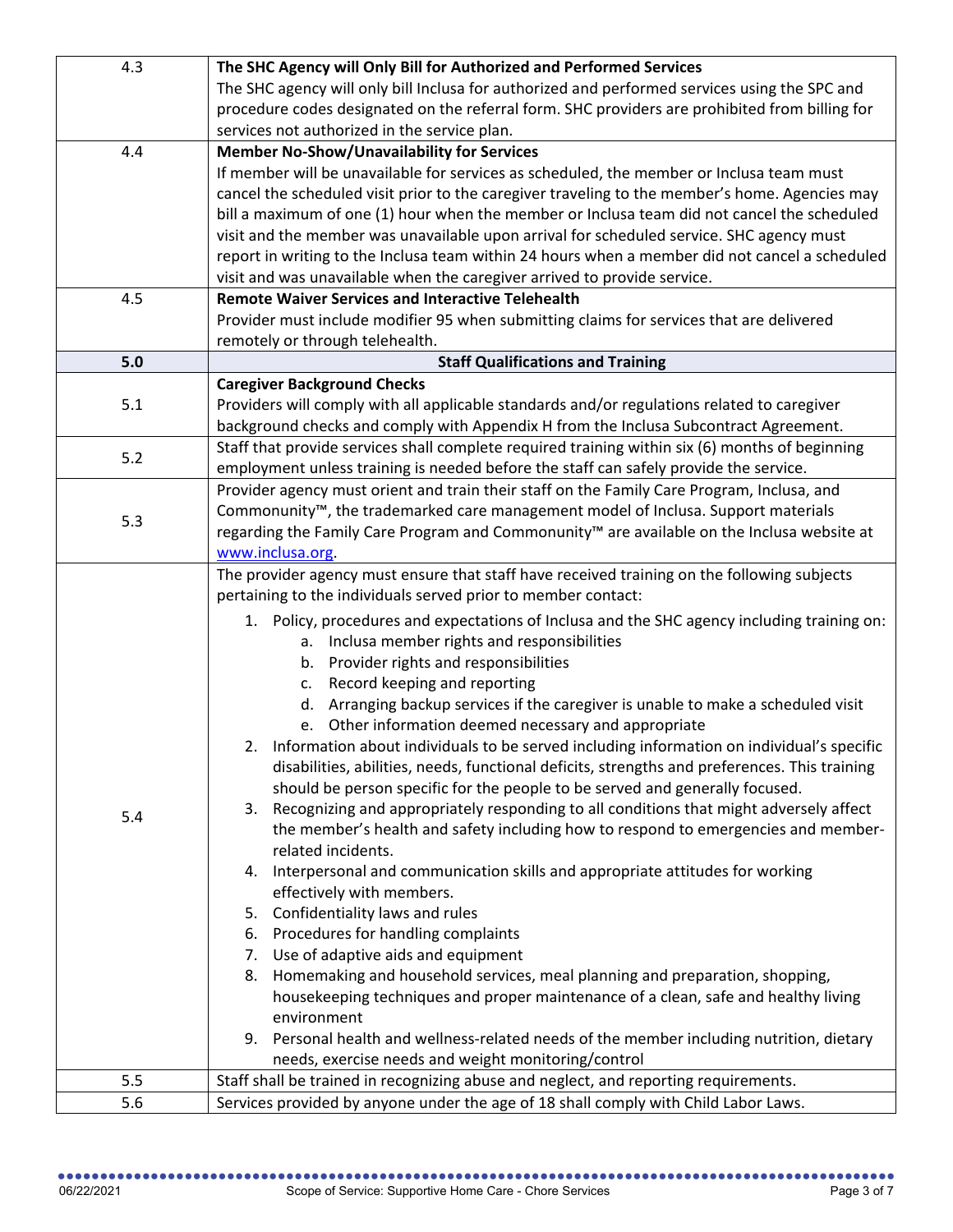| 6.0 | <b>Supervision and Staff Adequacy</b>                                                                                                                                                                                                                                                                                                                                                                                                                                                                                                                                                                                                                                                                                                                                                                                                                                                                                                                                                                                                                                                                                                                                                                                                                                                                                                                                                                                                                 |  |
|-----|-------------------------------------------------------------------------------------------------------------------------------------------------------------------------------------------------------------------------------------------------------------------------------------------------------------------------------------------------------------------------------------------------------------------------------------------------------------------------------------------------------------------------------------------------------------------------------------------------------------------------------------------------------------------------------------------------------------------------------------------------------------------------------------------------------------------------------------------------------------------------------------------------------------------------------------------------------------------------------------------------------------------------------------------------------------------------------------------------------------------------------------------------------------------------------------------------------------------------------------------------------------------------------------------------------------------------------------------------------------------------------------------------------------------------------------------------------|--|
| 6.1 | The provider agency shall maintain adequate staffing to meet the needs of members referred by<br>Inclusa and accepted by the agency for service.                                                                                                                                                                                                                                                                                                                                                                                                                                                                                                                                                                                                                                                                                                                                                                                                                                                                                                                                                                                                                                                                                                                                                                                                                                                                                                      |  |
| 6.2 | Providers must have an acceptable backup procedure, including notification of member and<br>agency when provider is unable to show for a scheduled visit.                                                                                                                                                                                                                                                                                                                                                                                                                                                                                                                                                                                                                                                                                                                                                                                                                                                                                                                                                                                                                                                                                                                                                                                                                                                                                             |  |
| 6.3 | Provider agency will ensure:<br>Staff are supervised and assessed to assure they are working effectively and<br>collaboratively with members by conducting adequate on-site supervision and review.<br>Performance issues with staff are addressed promptly and Inclusa teams are kept<br>$\bullet$<br>informed about significant issues that affect the Inclusa member.<br>Supervisory staff are involved in assessment, goal planning and tracking, and<br>supervision for Inclusa members.<br>Provider staff are working collaboratively and communicating effectively with Inclusa<br>staff.                                                                                                                                                                                                                                                                                                                                                                                                                                                                                                                                                                                                                                                                                                                                                                                                                                                      |  |
| 7.0 | <b>Service Referral and Authorization</b>                                                                                                                                                                                                                                                                                                                                                                                                                                                                                                                                                                                                                                                                                                                                                                                                                                                                                                                                                                                                                                                                                                                                                                                                                                                                                                                                                                                                             |  |
| 7.1 | The Inclusa team will provide a written service referral form to the provider agency which<br>specifies the expected outcomes, amount, frequency and duration of services.                                                                                                                                                                                                                                                                                                                                                                                                                                                                                                                                                                                                                                                                                                                                                                                                                                                                                                                                                                                                                                                                                                                                                                                                                                                                            |  |
| 7.2 | The provider agency must notify the Inclusa team within two (2) business days of receiving a<br>referral regarding the ability to accept the member for services. If the referral is accepted,<br>notification should also include the anticipated start date or any delays in staffing by the<br>requested start date.<br>The provider agency must continue to report the status of an open referral on a weekly basis to<br>the Inclusa team until the referral is filled.                                                                                                                                                                                                                                                                                                                                                                                                                                                                                                                                                                                                                                                                                                                                                                                                                                                                                                                                                                          |  |
| 7.3 | The Inclusa team will issue a new written referral form when the tasks assigned, amount,<br>frequency or duration of the service changes.                                                                                                                                                                                                                                                                                                                                                                                                                                                                                                                                                                                                                                                                                                                                                                                                                                                                                                                                                                                                                                                                                                                                                                                                                                                                                                             |  |
| 7.4 | The provider agency will retain copies of the referral forms in the agency file as proof of<br>authorization.                                                                                                                                                                                                                                                                                                                                                                                                                                                                                                                                                                                                                                                                                                                                                                                                                                                                                                                                                                                                                                                                                                                                                                                                                                                                                                                                         |  |
| 7.5 | The Inclusa Team reserves the right to limit the frequency service is provided. If the member has<br>specialized needs that require faster response, such as in the instance of snow removal, the<br>Inclusa team will be responsible for coordinating the Chore Service Provider to correspond to<br>the member schedule and to ensure member safety.                                                                                                                                                                                                                                                                                                                                                                                                                                                                                                                                                                                                                                                                                                                                                                                                                                                                                                                                                                                                                                                                                                |  |
| 7.6 | <b>Authorizations for Member Services</b><br>The Inclusa Provider Portal is used by providers to obtain information about current<br>authorizations. In addition, the provider must use the portal to acknowledge all new<br>authorizations. The provider agency is responsible for ensuring that only currently employed<br>and authorized staff have access to the provider portal, and for using the member authorization<br>information available on the portal to bill for services accurately.<br>For authorization needs such as new authorizations, additional units, or missing authorizations,<br>during normal Inclusa business hours (8:00 a.m. to 4:30 p.m.) the provider should contact the<br>Inclusa team (Community Resource Coordinator or Health and Wellness Coordinator).<br>If your authorization request is an emergent need impacting the member's health and safety<br>and you cannot reach the Inclusa team:<br>During Inclusa business hours - call 877-622-6700 and press 0 for assistance.<br>After Inclusa business hours - call 877-622-6700 and press 9 to be connected to our<br>$\bullet$<br>after-hours support.<br>Questions regarding billing or claims for current Supportive Home Care - Chore Services<br>authorizations and requests for Provider Portal assistance should be directed to the Inclusa SHC-<br>SDS-Home Health Support Team at ACS-SHC-SDS-HomeHealth@inclusa.org or<br>888-544-9353, ext. 7. |  |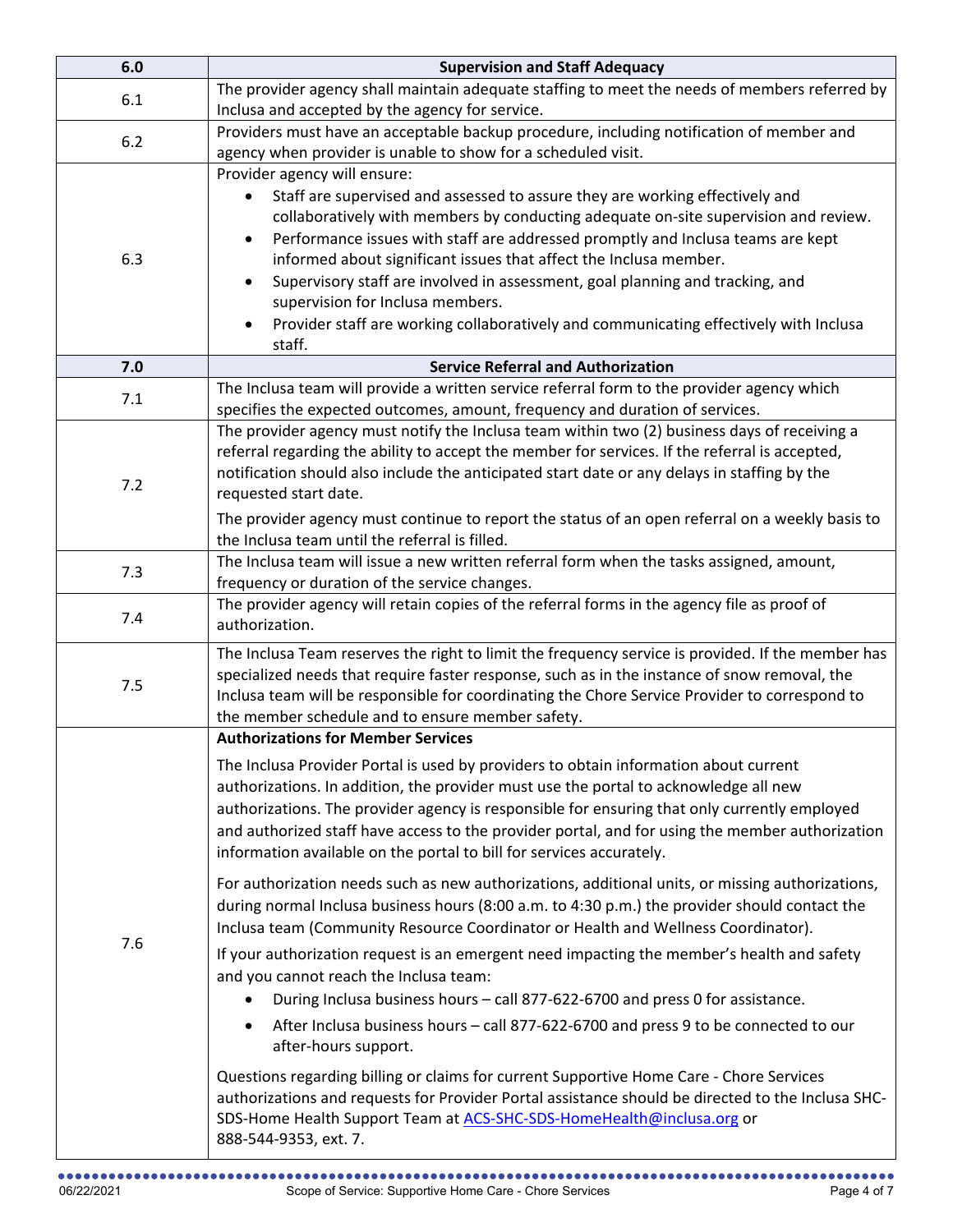|     | <b>Remote Waiver Services and Interactive Telehealth</b>                                                                                                                                                                                                                                                                                                                                                                                                                                                                                                                                                                                                                                                                                                                                                                      |
|-----|-------------------------------------------------------------------------------------------------------------------------------------------------------------------------------------------------------------------------------------------------------------------------------------------------------------------------------------------------------------------------------------------------------------------------------------------------------------------------------------------------------------------------------------------------------------------------------------------------------------------------------------------------------------------------------------------------------------------------------------------------------------------------------------------------------------------------------|
|     | Provider may not require members to receive a service via interactive telehealth or remotely if                                                                                                                                                                                                                                                                                                                                                                                                                                                                                                                                                                                                                                                                                                                               |
|     | in-person service is an option.                                                                                                                                                                                                                                                                                                                                                                                                                                                                                                                                                                                                                                                                                                                                                                                               |
|     | 1. Remote Waiver Services                                                                                                                                                                                                                                                                                                                                                                                                                                                                                                                                                                                                                                                                                                                                                                                                     |
|     | Remote waiver services are waiver services delivered using audiovisual communication<br>technology that permits 2-way, real-time, interactive communications between a<br>provider and a member. Remote waiver services do not include communications<br>delivered solely by audio-only telephone, facsimile machine, or electronic mail. The IDT<br>cannot require the use of remote services to authorize the service.                                                                                                                                                                                                                                                                                                                                                                                                      |
|     | The IDT must first determine the service is necessary to support an outcome by using<br>the RAD or other Department approved alternative and then determine whether it can<br>be authorized remotely.                                                                                                                                                                                                                                                                                                                                                                                                                                                                                                                                                                                                                         |
| 7.7 | To authorize a waiver service for remote delivery, the IDT must:                                                                                                                                                                                                                                                                                                                                                                                                                                                                                                                                                                                                                                                                                                                                                              |
|     | Determine that the service can be delivered remotely with functional equivalence<br>a.<br>to face to face as the in-person service. Functional equivalence exists when a there<br>is no reduction in quality, safety, or effectiveness of the in-person service because it<br>is delivered by using audiovisual telecommunication technology.<br>b. Obtain informed consent from the member to receive the service remotely.<br>Determine that the member has the proper equipment and connectivity to<br>c.<br>participate in the service remotely. The MCO is not required to provide the proper<br>equipment and connectivity to enable the member to access the service remotely.                                                                                                                                         |
|     | 2. State Plan Services Via Interactive Telehealth                                                                                                                                                                                                                                                                                                                                                                                                                                                                                                                                                                                                                                                                                                                                                                             |
|     | Interactive telehealth is telehealth delivered using multimedia communication<br>technology that permits 2-way, real-time, interactive communications between a<br>certified provider of Medical Assistance at a distant site and the Medical Assistance<br>recipient or the recipient's provider.                                                                                                                                                                                                                                                                                                                                                                                                                                                                                                                            |
| 8.0 | <b>Communication, Documentation and Reporting Requirements</b>                                                                                                                                                                                                                                                                                                                                                                                                                                                                                                                                                                                                                                                                                                                                                                |
| 8.1 | Inclusa communicates with providers regularly in the following formats:<br>Vendor forums<br>Mass notifications via email, fax, or mail<br>Notices for expiring credentialing<br>Notices are sent to providers via email when the provider has email available to ensure<br>timeliness of communication.<br>Provider agencies are required to ensure that Inclusa Community Resources/Provider Relations<br>(CR/PR) staff, Inclusa teams, guardians and other identified members of the interdisciplinary<br>team for a member have accurate and current provider contact information to include address,<br>phone numbers, fax numbers, and email addresses.<br>Providers can update their information by contacting Provider Relations at 877-622-6700 (select<br>Option 2, then Option 3) or ProviderRelations@inclusa.org. |
|     | The provider agency shall report to the Inclusa team whenever:                                                                                                                                                                                                                                                                                                                                                                                                                                                                                                                                                                                                                                                                                                                                                                |
| 8.2 | 1. There is a change in service provider<br>2. There is a change in the member's needs or abilities<br>The member or provider is not available for scheduled services (within 24 hours unless<br>an alternate date is scheduled between provider and member)                                                                                                                                                                                                                                                                                                                                                                                                                                                                                                                                                                  |
| 8.3 | Providers will notify MCO of formal complaints or grievances received from MCO members<br>within 48 hours of receipt. Written notification of completed complaint investigations will be<br>forwarded to the Inclusa interdisciplinary team.                                                                                                                                                                                                                                                                                                                                                                                                                                                                                                                                                                                  |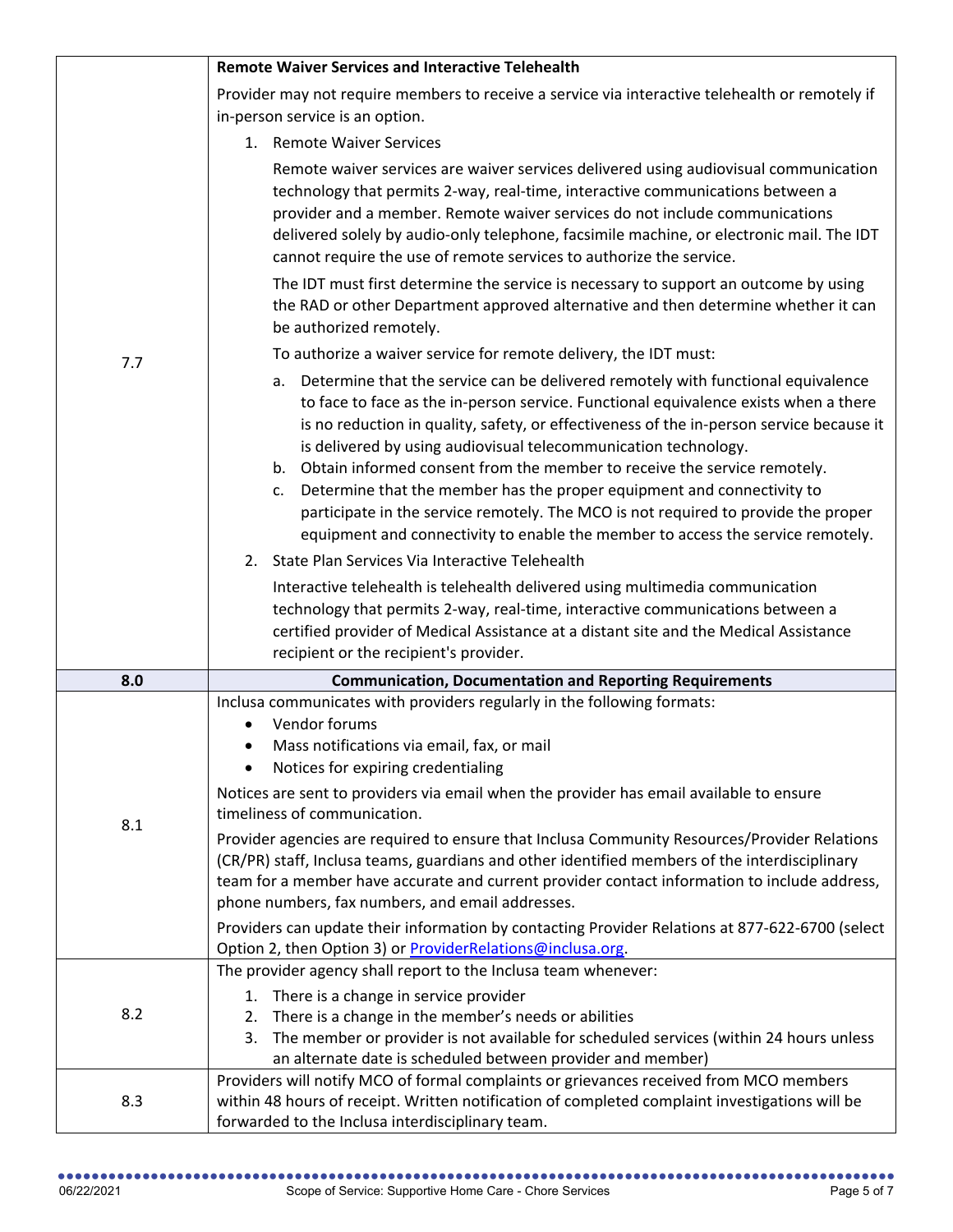|     | <b>Member Incidents</b>                                                                                                                                                                                                                                                                                                                                                                                                                                                                                                                                                                                                                                                                                                                                                                                                                                                                                                                                                                                                                                                                                                                                                                                                                                                                                                       |
|-----|-------------------------------------------------------------------------------------------------------------------------------------------------------------------------------------------------------------------------------------------------------------------------------------------------------------------------------------------------------------------------------------------------------------------------------------------------------------------------------------------------------------------------------------------------------------------------------------------------------------------------------------------------------------------------------------------------------------------------------------------------------------------------------------------------------------------------------------------------------------------------------------------------------------------------------------------------------------------------------------------------------------------------------------------------------------------------------------------------------------------------------------------------------------------------------------------------------------------------------------------------------------------------------------------------------------------------------|
| 8.4 | Provider agencies shall report all member incidents to the Inclusa team. Providers must<br>promptly communicate with the Inclusa team regarding any incidents, situations, or conditions<br>that have endangered or, if not addressed, may endanger the health and safety of the member.<br>Acceptable means of communicating member incidents to the Inclusa team would be via phone,<br>fax, or email within 24 hours. Additional documentation of incidents may be requested by the<br>team or Inclusa Quality Assurance.                                                                                                                                                                                                                                                                                                                                                                                                                                                                                                                                                                                                                                                                                                                                                                                                  |
|     | Incident reporting resources and training are available in the Providers section of the Inclusa<br>website at www.inclusa.org.                                                                                                                                                                                                                                                                                                                                                                                                                                                                                                                                                                                                                                                                                                                                                                                                                                                                                                                                                                                                                                                                                                                                                                                                |
| 8.5 | The provider agency shall give at least 15 days' advance notice to the Inclusa team when it's<br>unable to provide authorized services to an individual member. The provider agency shall be<br>responsible to provide authorized services during this time period.<br>The Inclusa team or designated staff person will notify the provider agency when services are to<br>be discontinued. The Inclusa team will make every effort to notify the provider at least 15 days                                                                                                                                                                                                                                                                                                                                                                                                                                                                                                                                                                                                                                                                                                                                                                                                                                                   |
|     | in advance.<br>The provider agency must maintain the following documentation; and make available for review<br>by Inclusa upon request.                                                                                                                                                                                                                                                                                                                                                                                                                                                                                                                                                                                                                                                                                                                                                                                                                                                                                                                                                                                                                                                                                                                                                                                       |
| 8.6 | Provider meets the required standards for applicable staff qualification, training and<br>programming<br>Verification of criminal, caregiver and licensing background checks as required.<br>Policy and procedure related to supervision methods by the provider agency including<br>$\bullet$<br>frequency, intensity and any changes in supervision.<br>Policy and procedure for responding to complaints, inappropriate practices or matters<br>qualifying as member-related incidents. The policy and procedure should also cover<br>expectation of work rules work ethics and reporting variances to the program<br>supervisor.                                                                                                                                                                                                                                                                                                                                                                                                                                                                                                                                                                                                                                                                                          |
|     | Employee time sheets/visit records which support billing to Inclusa.                                                                                                                                                                                                                                                                                                                                                                                                                                                                                                                                                                                                                                                                                                                                                                                                                                                                                                                                                                                                                                                                                                                                                                                                                                                          |
| 9.0 | <b>Quality Assurance</b><br><b>Purpose</b>                                                                                                                                                                                                                                                                                                                                                                                                                                                                                                                                                                                                                                                                                                                                                                                                                                                                                                                                                                                                                                                                                                                                                                                                                                                                                    |
| 9.1 | Inclusa quality assurance activities are a systematic, departmental approach to ensuring and<br>recognizing a specified standard or level of care expected of subcontracted providers. These<br>methodologies are established to review and inspect subcontracted provider performance and<br>compliance.<br>Inclusa will measure a spectrum of outcomes against set standards to elicit the best picture of<br>provider quality.<br>Inclusa provider quality assurance practices:<br>1. Establish the definition of quality services;<br>2. Assess and document performance against these standards; and<br>3. Detail corrective measures to be taken if problems are detected.<br>It is the responsibility of providers and provider agencies to maintain the regulatory and<br>contractual standards as outlined in this section. Inclusa will monitor compliance with these<br>standards to ensure the services purchased are of the highest quality.<br>Resulting action may include recognition of performance at or above acceptable standards,<br>working with the provider to repair and correct performance if it is below an acceptable<br>standard, or action up to termination of services and/or contract should there be failure to<br>achieve acceptable standards and compliance with contract expectations. |
|     | <b>Quality Performance Indicators</b><br>Legal/Regulatory Compliance- evidenced by regulatory review with no deficiencies, type                                                                                                                                                                                                                                                                                                                                                                                                                                                                                                                                                                                                                                                                                                                                                                                                                                                                                                                                                                                                                                                                                                                                                                                               |
| 9.2 | of deficiency, and/or effective and timely response to Statement of Deficiency<br>Education/Training of staff- effective training of staff members in all aspects of their job,<br>including handling emergency situations. Established procedures for appraising staff                                                                                                                                                                                                                                                                                                                                                                                                                                                                                                                                                                                                                                                                                                                                                                                                                                                                                                                                                                                                                                                       |